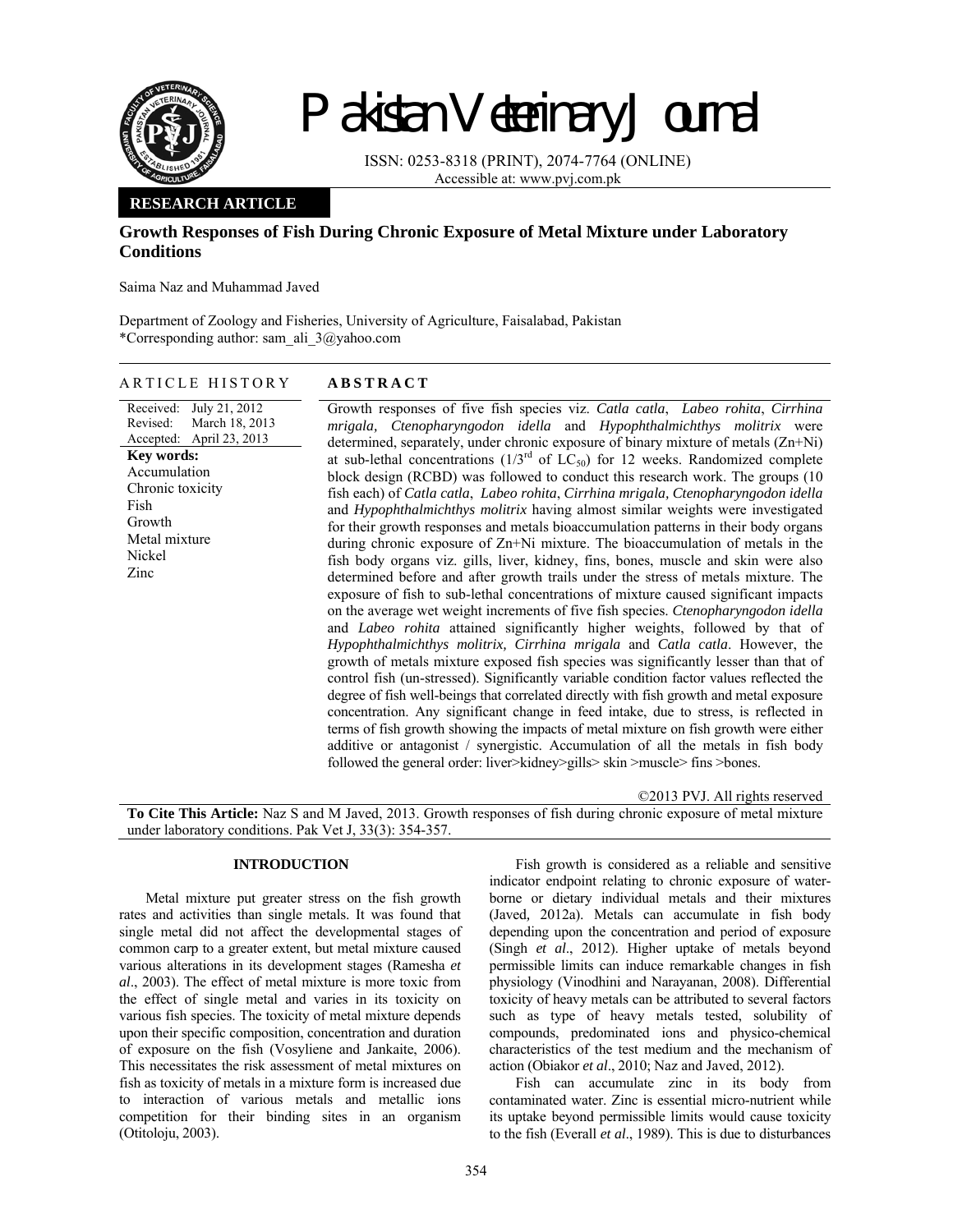in acid-base balance, ion regulation, disruption of gill tissues and hypoxia in fish (Hogstrand *et al.,* 1994). Zinc plays an essential role in normal immune function also. Changes associated with ageing may be partly related to zinc deficiency, which cause comparable impairment of immune response (Dardenne, 2003). Nickel is less injurious at low concentration in freshwater and cause morphological transformation and chromosomal aberration in the cells (Ceon *et al*., 2001).

The available literature on the effect of metals on aquatic organisms is concerned largely on the individual metals while the studies on metal mixtures on fish are limited (Kazlauskienė and Vosylienė, 2008; Vosyliene *et al*., 2010; Idzelis *et al*., 2010; Dondero *et al*., 2011). Interaction among metals may be different and the effects of various mixtures on fish growth and survival may also vary depending upon their concentration, specific composition and duration of fish exposure. In this regard, the present project was planned to study the growth responses of fish during chronic exposure of metal mixtures (Zn+Ni) under laboratory conditions.

#### **MATERIALS AND METHODS**

Fingerlings of five fish species (*Catla catla*, *Labeo rohita*, *Cirrhina mrigala*, *Ctenopharyngodon idella* and *Hypophthalmichthys molitrix*) were kept under laboratory conditions for the period of two weeks for acclimation prior to the start of experiment. Chemically pure metal chlorides, of desired weight, were dissolved in deionized water and stock solutions were prepared for preparation of desired metal mixture (Zn+Ni). After acclimation, one group of each fish species was kept un-stressed as a control, while the other groups were exposed, separately, to the sub-lethal metal mixture concentrations  $(1/3<sup>rd</sup>$  of  $LC<sub>50</sub>)$  in the glass aquaria as given in Table 1.

**Table 1:** Sub-lethal concentrations (mg L-1) of Zn+Ni mixture exposed to five fish species.

| <b>Fish Species</b>         | Concentrations (mg $L^{-1}$ ) |
|-----------------------------|-------------------------------|
| Catla catla                 | $23.3 + 1.1$                  |
| Labeo rohita                | $31.6 + 1.2$                  |
| Cirrhina mrigala            | $24.1 + 1.2$                  |
| Ctenopharyngodon idella     | $29.1 + 1.3$                  |
| Hypophthalmychthys molitrix | $25.4 + 1.3$                  |

The exposure media were replenished partially on regular intervals to maintain the desired sub-lethal concentration of metal mixture during growth trails with five fish species in separate aquaria. A group of 10 fish of each species were grown in the aquaria containing 60 litre water with sublethal concentrations of metal mixture, separately, for 12 weeks. The growth trails (12-week) with each species of fish were conducted with three replications. Fish were fed to-satiation two times a day with the feed (35% digestible protein and 2.9 Kcalg-1 digestible energy). During 12-week sub-lethal exposure of metal mixture, the parameters viz. feed intake, increase or decrease in fish wet weight, fork and total lengths, feed conversion efficiency and condition factor were monitored on weekly basis. Condition factor and feed conversion efficiency were determined by the following formulas:

Condition factor (K) = W x  $10^5 \div L^3$ 

Where, W= wet weight (g);  $L = Wet$  total length (mm)

FCE%=Gain in weight (g)/feed intake (g) x100. After obtaining the data, fish were released back into their respective aquaria. No fish species showed any mortality during the entire period of growth trails under chronic stress of metal mixture. At the end of each 12-week growth trail, fish organs viz. gills, liver, kidney, fins, bones, muscle and skin were isolated and digested in  $HNO_3$  and  $HClO_4$  (3:1) V/V). Nickel and zinc concentrations in fish body organs were determined by using Atomic Absorption Spectrophotometer (Analyst-400, Perkin Elmer).

**Statistical analysis:** The data on different parameters of fish growth and physico-chemical were analyzed statistically through Micro-computer. The comparison of mean values for various parameters and significance of interactions were determined by using Analysis of Variance and Tuckey's Student Newman-Keul test at P<0.05.

### **RESULTS**

**Fish growth under chronic stress of metals mixture:** The exposure of fish to sub-lethal concentrations of binary mixture of Zn+Ni caused significant impacts on the average wet weight increments of five fish species. Weight increments of treated five fish species varied significantly. However, *Ctenophyarygodon idella* attainted significantly lower average weights than the other four species of fish. Regarding overall performance of treated fish species, *Ctenopharyngodon idella* exhibited significantly better condition factor of 2.49±0.04 while it was significantly least in *Catla catla*. Feed intakes of all the five fish species varied significantly due to exposure of metal mixture. Among the treated fish, *Hypophthalmichthys molitrix*  showed significantly higher average feed intake, followed by that of *Cirrhina mrigala*, *Ctenopharyngodon idella*, *Labeo rohita* and *Catla catla* with significant differences among them. The feed conversion efficiency of five treated fish species varied significantly with the overall maximum value for *Catla catla* while it was significantly minimum in case of *Hypophthalmichthys molitrix* (Table 2). The metal mixture stressed fish exhibited lower weights than control. Feed intake, condition factor and feed conversion efficiency also showed the same trends as that observed for average weight increments (Table 2).

**Uptake and accumulation of metals in fish:** Table 3 showed the accumulation patterns of zinc and nickel in the body organs of five fish species during binary exposure of zinc and nickel. Fish liver and kidney showed significantly higher tendency to bio-accumulate zinc while nickel amassing was significantly maximum in fish liver, followed by that of kidney. The accumulation of both zinc and nickel were significantly least in fish bones (Table 3). The interaction viz. metals x species revealed that metals mixture stressed fish showed significantly higher ability to magnify both zinc and nickel. *Hypophthalmichthys molitrix* and *Catla catla* showed significantly higher tendency to accumulate zinc and nickel, respectively while these accumulations were significantly least in *Labeo rohita* and *Hypophthalmichthys molitrix.* The control *Catla catla* exhibited significantly higher ability to bio-accumulate both zinc and nickel in its body. However, nickel accumulations appeared significantly lower than that of zinc (Table 4).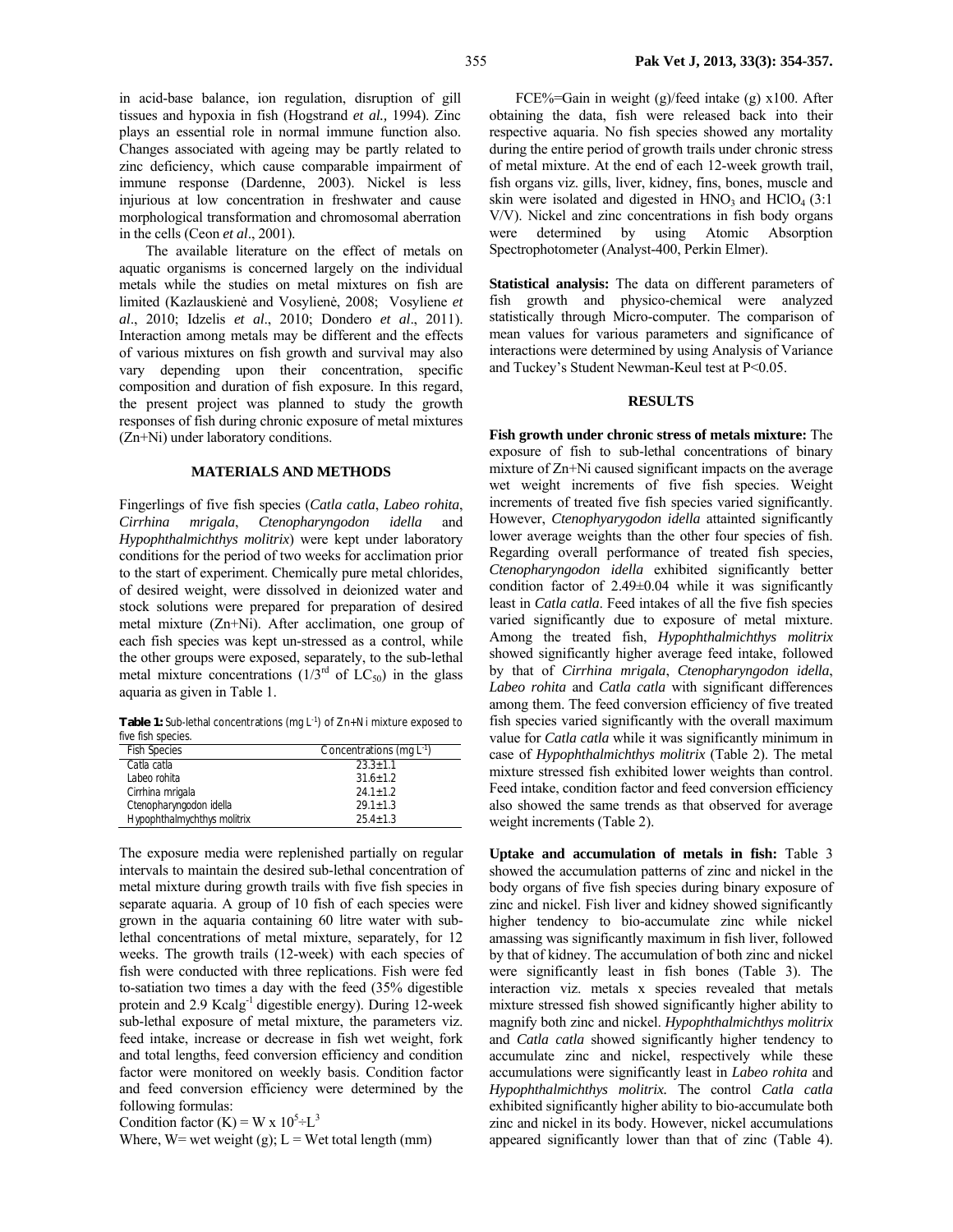**Table 2:** Growth performance of five fish species during sub-lethal exposure of Zn +Ni mixture

| Parameters                      | C. catla         | L. rohita        | C. mrigala       | C. idella         | H. molitrix      |
|---------------------------------|------------------|------------------|------------------|-------------------|------------------|
| <b>Treated Group</b>            |                  |                  |                  |                   |                  |
| Average Initial weight (g)      | $6.1 + 1.8$      | $5.9 + 0.1$      | $5.7 + 1.9$      | $6.8 + 1.4$       | $5.9 + 0.3$      |
| Average final weight (g)        | $17.5 + 1.2$     | $17.6 + 1.3$     | $17.2 + 1.2$     | $18.57 + 0.9$     | $17.5 + 0.7$     |
| Increase in weight (g)          | $11.4 \pm 1.2c$  | $11.7 \pm 1.8a$  | $11.5 \pm 0.8$ b | $11.8 + 0.7a$     | $11.6 \pm 0.7$ b |
| Feed intake (g)                 | $14.7 + 0.1e$    | $17.4 \pm 0.3$ d | $19.0 \pm 0.4$ b | $18.7 \pm 0.6c$   | $19.4 \pm 0.5a$  |
| Condition factor                | $1.2 + 0.1c$     | $1.4 + 0.1c$     | $2.3 + 0.5a$     | $2.4 + 0.3a$      | $2.2 + 0.2b$     |
| FCE (%)                         | $77.9 \pm 0.5a$  | $67.6 \pm 0.5$ b | $60.7 \pm 0.7$ d | $62.8 \pm 0.1c$   | $59.7 \pm 0.1e$  |
| Control Group                   |                  |                  |                  |                   |                  |
| Average Initial weight          | $6.00 \pm 1.7$   | $6.2 + 0.4$      | $5.7 + 0.3$      | $6.4 + 1.7$       | $5.8 + 1.9$      |
| Average final weight            | $30.3 \pm 0.7$   | $31.6 + 1.7$     | $31.1 \pm 0.7$   | $29.9 + 1.9$      | $26.2 + 0.1$     |
| Increase in weight              | $24.3 \pm 0.1$ b | $25.4 + 0.4a$    | $25.4 + 0.2a$    | $23.5 \pm 0.5c$   | $20.4 + 0.2d$    |
| Feed intake (g)                 | $22.0 \pm 0.1c$  | $23.0 + 0.3b$    | $21.0 \pm 0.1$ d | $20.0 + 0.4e$     | $24.0 \pm 0.7a$  |
| Condition factor                | $3.4 + 0.3a$     | $2.5 \pm 0.6$ b  | $2.5 + 0.4b$     | $2.4 \pm 0.6$ b   | $1.4 \pm 0.6c$   |
| FCE (%)<br>$\cdots$<br>$\cdots$ | $121.5 \pm 0.1a$ | $110.4 \pm 0.4c$ | $120.9 \pm 0.1a$ | $117.5 \pm 0.2$ b | $97.1 \pm 0.4$ d |

Condition factor (K) = W x 10<sup>5</sup>÷L<sup>3</sup> where W= wet weight (g); L = Wet total length (mm);FCE%=Gain in weight (g)/feed intake (g) x100; Means with similar letters in a single row are statistically non-significant at P<0.05; *C. catla*= *Catla catla*; *L. rohita*= *Labeo rohita*; *C. mrigala*= *Cirrhina mrigala*; *C. idella*= *Ctenopharyngodon idella*; *H. molitrix*= *Hypophthalmichthys molitrix.*

| Table 3: Metals load (µgg <sup>-1</sup> ) in fish body organs after chronic exposure of Zn+ Ni mixture |  |  |  |  |
|--------------------------------------------------------------------------------------------------------|--|--|--|--|
|--------------------------------------------------------------------------------------------------------|--|--|--|--|

| Metals                                                                                                   | <b>Fish Species</b> | Organs             |                   |                  |                   |                   |                   |                   |
|----------------------------------------------------------------------------------------------------------|---------------------|--------------------|-------------------|------------------|-------------------|-------------------|-------------------|-------------------|
|                                                                                                          |                     | Kidney             | Liver             | Skin             | Muscle            | Fins              | Gills             | <b>Bones</b>      |
| Zn                                                                                                       | C. catla            | $299.1 \pm 0.8$ C  | $343.3 \pm 5.6$ d | $192.5 + 1.7d$   | $147.4 + 16.7d$   | $177.1 + 1.5d$    | $172.2 + 1.4$ d   | $137.6 + 3.1d$    |
|                                                                                                          | L. rohita           | $120.0 \pm 2.4$ d  | $173.3 + 8.2e$    | $116.4 \pm 4.0e$ | $114.0 \pm 1.9 e$ | $108.3 \pm 3.5e$  | $111.5 \pm 7.3$ e | $101.6 \pm 2.5e$  |
|                                                                                                          | C. mrigala          | $361.3 + 1.9b$     | $435.8 \pm 2.6c$  | $276.1 + 1.0$ b  | $228.1 + 3.6c$    | $257.3 + 3.2 b$   | $237.4 + 6.9 c$   | $184.0 + 1.9b$    |
|                                                                                                          | C. idella           | $360.0 \pm 1.6 b$  | $664.3 \pm 5.0$ b | $244.0 \pm 5.2c$ | $246.6 + 2.5a$    | $213.3 \pm 3.0c$  | $327.2 \pm 4.3$ b | $156.8 \pm 1.8$ c |
|                                                                                                          | H. molitrix         | $686.1 \pm 1.0a$   | 782.38±4.6a       | $563.1 \pm 5.3a$ | $237.3 \pm 2.3 b$ | $447.0 \pm 3.1 a$ | $626.6 \pm 4.3$ a | $195.4 \pm 4.0a$  |
| Ni                                                                                                       | C. catla            | $183.2 \pm 18.7a$  | $305.5 \pm 1.6a$  | $28.5 \pm 1.9c$  | $34.9 \pm 2.4a$   | $43.0 \pm 0.3$ d  | $64.5 \pm 0.2a$   | $26.7 \pm 3.8a$   |
|                                                                                                          | L. rohita           | $156.1 + 7.2b$     | $287.3 \pm 0.7$ b | $31.4 \pm 0.2a$  | $31.0 \pm 0.5$ b  | $48.3 \pm 0.5$ b  | $57.9 \pm 0.2$ b  | $26.4 \pm 0.1a$   |
|                                                                                                          | C. mrigala          | $113.7 \pm 16.0$ d | $265.5 \pm 0.7c$  | $30.8 \pm 0.2$   | $28.0 \pm 0.5c$   | $50.8 \pm 0.5a$   | 58.7 $\pm$ 0.2 b  | $25.0 \pm 0.2$ b  |
|                                                                                                          | C. idella           | $153.8 + 5.7b$     | $228.7 \pm 5.1$ d | $28.5 \pm 1.1c$  | $17.0 \pm 0.1$ d  | $49.0 \pm 5.7$ b  | $54.2 \pm 2.0$ c  | $25.7 \pm 2.1$ b  |
|                                                                                                          | H. molitrix         | $147.5 + 1.6c$     | $210.5 \pm 2.5e$  | $30.0 \pm 1.2 b$ | $29.9 \pm 1.5c$   | $46.5 \pm 1.4$ C  | $52.9 \pm 3.2$ d  | $24.2 \pm 0.9$ b  |
| Means with the same letters in a single column within each metal are statistically similar at $P<0.05$ . |                     |                    |                   |                  |                   |                   |                   |                   |

**Table 4:** Accumulation of metals (µgg-1) in fish exposed to metal mixture at sub-lethal concentrations

|         | <b>Table 4:</b> Accumulation of metals (µgg ) in fish exposed to metal mixture at sub-lethal concentrations |                   |                  |                         |                             |
|---------|-------------------------------------------------------------------------------------------------------------|-------------------|------------------|-------------------------|-----------------------------|
| Control | Catla catla                                                                                                 | Labeo rohita      | Cirrhina mrigala | Ctenopharyngodon idella | Hypophthalmichthys molitrix |
| Zn      | $62.0 + 41.9a$                                                                                              | $56.2 + 43.3b$    | $42.9 + 35.2c$   | $29.9 + 19.5d$          | $25.3 + 20.9e$              |
| Ni      | $99.2 + 129.4a$                                                                                             | $87.7 \pm 88.5$ b | $69.9 + 79.2d$   | 79.8+82.1c              | $79.5 + 72.3c$              |
| Treated |                                                                                                             |                   |                  |                         |                             |
| Zn      | $209.9 + 79.6$ d                                                                                            | 120.7±23.9e       | $282.9 + 86.6c$  | $316.0 + 167.9$ b       | $505.4 + 223.2a$            |
| Ni      | 98.0+106.7a                                                                                                 | $91.2 + 97.4b$    | $81.8 + 83.3c$   | 79.5+93.6d              | 77.3+72.4e                  |

Means with the same letters in a single row are statistically similar at P<0.05.

#### **DISCUSSION**

In chronic studies, assessment of toxic effects of different biochemical and physiological processes is usually made by evaluating growth of fish as a receptive and unswerving end point. These methods are more promising to examine the impact of toxicants on particular processes associated with bioenergetics, such as feeding, assimilation, excretion and metabolism in fish (Shafiq *et al*., 2012).

Fish growth is considered as a sensitive indicator of metal stress (Javed, 2012b). Sub-lethal exposure of metal mixture (Zn+Ni) caused significant variations in fish growth measured in terms of increase in wet weights. Among metals mixture stressed fish, *Ctenophyarygodon idella* and *Labeo rohita* attained significantly higher weights, followed by *Hypophthalmichthys molitix, Cirrhina mrigala* and *Catla catla*. However, all these increments in fish weights were significantly lower than the control fish. *Cirrhina mrigala* has been reported to show significantly lesser growth in terms of weight, fork and total lengths increments of Fe+Zn+Pb+Ni+Mn mixture than that of un-stressed fish (Hussain *et al*., 2010). Chronic exposure of metals mixture (Cu+Zn+Ni+Cr+Cd+Mn+Pb) affected the developmental stages, growth rate, respiration and behavior of fish (*Oncorhynchus mykiss*) larvae and induced significant

changes in their physiology, morphology and histology. The results have shown that heavy metals in the form of mixture, even at low concentrations, were more toxic than individual metals (Vosyliene *et al*., 2003).

Significantly variable condition factor values reflected the degree of fish well-beings that correlated directly with fish growth (Caldarone *et al*., 2012). Amongst five species, *Ctenopharyngodon idella* had significantly higher condition factor values while it was lowest in *Catla catla*. However, all the five control (un-stress) fish species exhibited significantly higher condition factor values than that of treated fish (Ali *et al*., 2003). Fish can also exhibit growth reduction as a result of physiological and behavioral stresses during chronic exposure of metals and their mixtures (Hansen *et al*., 2002). Therefore, any significant change in feed intake, due to stress, would be reflected in terms of fish growth as evident from the present investigations. This shows the impacts of various metal mixtures on fish growth were either additive or antagonist / synergistic (Birceanu *et al*., 2008) which was the expression of growth due to variable feed intake to influence energy metabolism which is indicative of species specificity to interact against variable metallic ion toxicity (Sherwood *et al*., 2000).

Bioaccumulation of metals by the fish, during growth under sub-lethal concentrations of metal mixture, was influenced by various physico-chemical variables (Yaqub